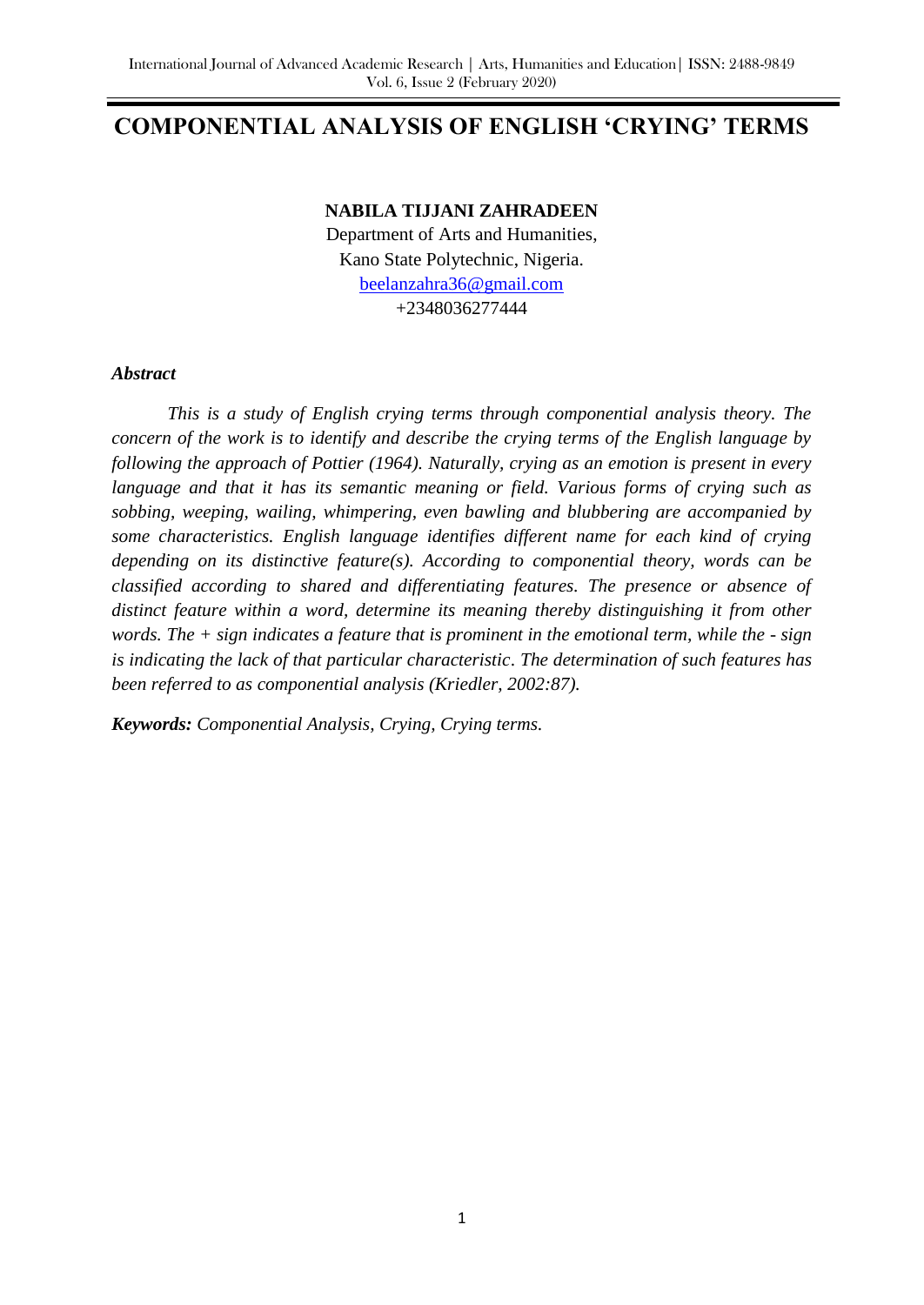#### **1.0 Introduction**

Componential analysis has been adopted in analysing variety of studies. Many scholars have focused on its nature, formation, how it determines 'distinctiveness' of particular data and other aspects concerning the approach. In this paper, some of the investigations about it are presented by some scholars. The concern of the study is to evaluate the characteristics of 4 forms of crying. "Cry" is the most general word for producing tears when one is unhappy or hurt, or extremely happy. However, in the English language, there are different ways of shedding tears; depending on the situation or how deeply affected one is. Another distinct feature is whether there is vocalisation accompanying the tears. Different names were given to such actions and this is what the present study look into: to explore the features of each form of shedding tears in the English language using componential analysis theory. Crying – that is, shedding of tears in response to an emotional stimulus is a typical and uniquely human emotional expression which is considered as generally associated with distress and discomfort.

Linguists have various approaches applied to understanding meaning, since meaning is related to many different functions of language. The meanings of words in a language are interrelated and they are defined in part by their relations with other words in the language. Analysed in the same semantic domain, words can be classified according to shared and distinctive features. Componential analysis theory can be a useful approach in breaking down the sense of a word into its minimal distinctive features, particularly in determining the meaning of a word. Although componential analysis theory has some limitations in its applications, it is still used in modern linguistics.

In semantics, the structure of a word is treated as a system of meanings. To some extent we can define a word by telling what set it belongs to and how it differs from other members of the same set. Palmer (1983:85) asserts that the total meaning of a word can be seen in terms of a number of distinct elements or components of meaning. Components have a distinguishing function and serve to distinguish the meaning of a word from that of semantically related words, more accurately they serve to distinguish among the meanings of words in the same semantic domain. Componential analysis is based on the presumption that the meaning of a word is composed of semantic components. So the essential features that form the meaning are elementary units on semantic level. By componential analysis, it is possible to state the smallest indivisible units of lexis or minimal components (Aitchison, 2003:92).

## **2.0 Componential Analysis**

McArthur (1992:915) defines componential analysis as "an approach which makes use of semantic components that was first used by anthropologist in the analysis of kinship terms. Componential analysis seeks to deal with sense relations by means of a single set of constructs". Lexical items are analysed in terms of semantic features or sense components. Generally, components are treated as binary opposites distinguished by pluses or minuses: for example, [+male]/[-male] or [+female]/ [-female] rather than simply [male] / [female].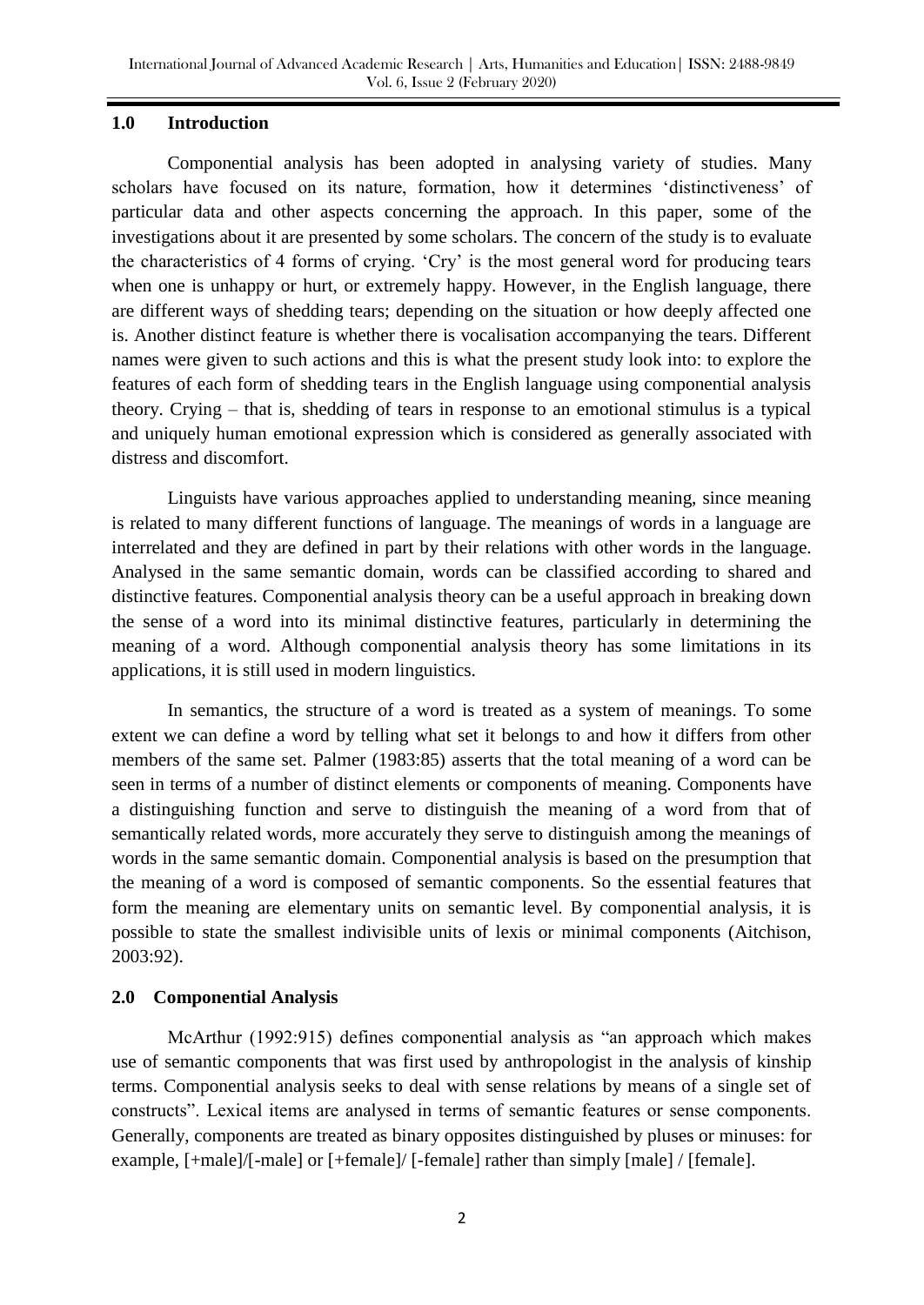Componential analysis is based on the presumption that the meaning of a word is composed of semantic components. So the essential features that form the meaning are elementary units on semantic level. Componential analysis as an approach lexicalized each item that will be entered in the dictionary with a complex of semantic components. There will be in addition a set of redundancy rules for these components which apply automatically to reduce the number of components stated for each item. Lexical relations can be stated in terms of the components (Saeed, 2009:250). Componential analysis as such, is a method typical of structural semantics which analyzes the structure of a word meaning. Thus, it reveals the culturally important features by which speakers of the language distinguish different words in the domain.

Leech (1976:98) states componential analysis as "a distinctive technique that first evolved in anthropological linguistics as a means of studying relations between kinship terms, but it has since developed in many spheres of meaning". Componential analysis has a useful part to play in contributing to the description of meanings of words (Jackson,1996:91- 92). Contributions such as: first, comprehension of synonymy. A pair of synonyms will share the same set of semantic components such as [+human], [+adult]. Second, understanding antonymy. Antonyms that share all their features except one, for example, man and woman share the components [+concrete], [+animate][+human], but they are contrasted by the component male.

## **3.0 Crying and crying terms**

In English language, crying as an emotional outburst has many facets depending on the circumstance. Description of crying terms is not yet familiar to many people. That is why the current contribution provides a semantic analysis of "crying" terms. Among the kinds or rather synonymous terms of 'cry' includes: weep, sob and wail. Others such as whine, whimper, bawl, blubber, snivel are described as some kind of either weeping, sobbing or wailing. Often, these crying terms are accompanied by alterations in the muscles of facial expression, vocalisations and in some cases sobbing, which is the convulsive inhaling and exhaling of air with spasms of the respiratory and truncal muscle groups (Patel, 1993). In consideration with the aforementioned information, characteristics such as +/- audible and body movement (alterations in the muscles of facial expression) were included.

As crying is triggered by human emotion, features such as pain, joy, and fear are considered as the measuring features. This universal and uniquely human emotional expression can be elicited by a plethora of events, from those seemingly mundane and unimportant to the most crucial events in a person"s life, and ranging from extremely negative to extremely positive experiences (Vingerhoets, 2013). Crying may vary in duration, intensity and in several qualitative aspects. For example, it may vary in both the involvement and intensity of specific features such as sobbing, distress, vocalisations and tearing. As already stated, perhaps different characteristics and components of crying may represent different mechanisms that mediate the relationship between crying and its kinds.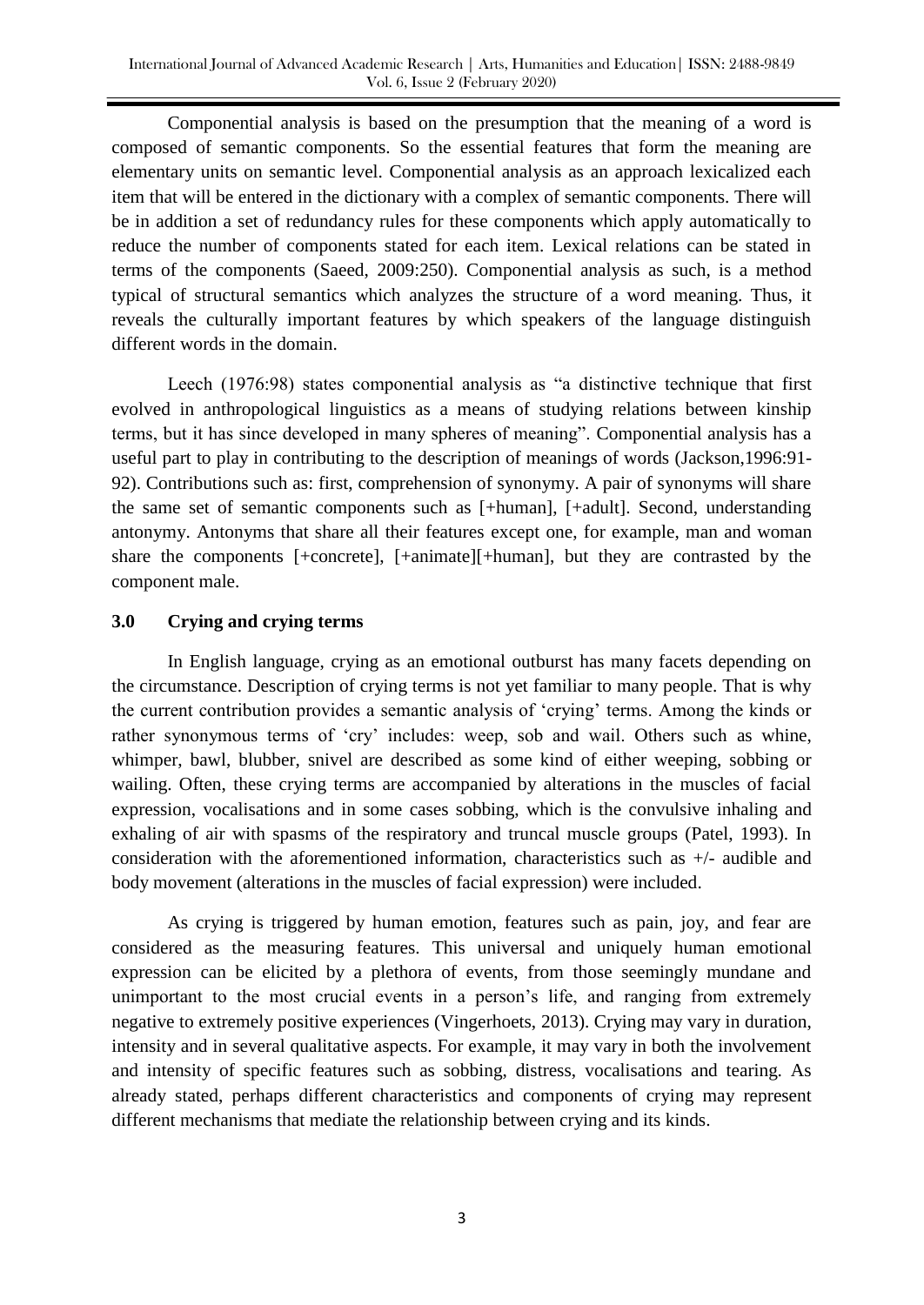#### **4.0 Theoretical Framework**

The following study has adopted the work of Pottier (1964,1965) of componential analysis as its basis for analysis. In his description of structural semantic analysis, Pottier provides an example of words of the field of furniture terms (sitting equipment) in French. He contrasted the words based on their distinctive features. Pottier"s terminology considers a series of hyponyms of sitting furniture where the superordinate class *chair*, along with the specific characteristics that differentiate it from the other members of the class such as *armchai*r, *stool,sofa.* The entire description of the semantic field of words for furniture items is based on the presence or absence of a number of features. In this theory, word meanings were broken down into semantic primitives or semantic features and their specification. Pottier's approach is embodied in binary features  $+$  and  $-$  signs that indicate the presence  $+$  or absence – of a feature. Such use of binary features was mapped on the phonological methods of Prague school developed for phonological analysis which used binary phonological features like [+-voiced], [+\_labial], [+\_nasal] (Riemer, 2012:155). Since componential analysis provides a descriptive model for semantic content, based on the assumption that meanings can be described on the basis of a restricted set of the semantic components or features, the sign + means a certain feature is present while the sign – means the feature is absent.

Componential analysis is particularly applicable to distinguishing the meanings of words that are semantically related or in the same semantic domain. It is often seen as a process of breaking down the sense of a word into its minimal distinctive features; that is, into components which contrast with other components. It refers to the description of the meaning of words through structured sets of semantic features. The lexical decomposition (or componential) approach to lexical semantics became one of the most influential in the 1960- 1970s.

Componential analysis links up with the semantic fields approach. Its major impact came from its incorporation into generative grammar; the appearance of the famous article by Jerrod J. Katz and Jerry A. Fodor. The structure of a semantic theory (1963), marked a theoretical migration of componential analysis from a structuralist to a generativist framework (Geeraerts, 2010:70).

## **5.0 Methodology**

The crying terms used in this study were collected from Oxford Advanced Learner"s Dictionary. Once decision was made on the topic of the research; the researcher identified other "cry" terms from the dictionary. The source of the study then, was the dictionary. The researcher serves as the instrument of collecting the data.

## **5.1 Componential Analysis of English 'crying' terms**

This paper is concerned with identifying and describing the distinctive features of the various forms of crying that are referred to in different words in English. Crying can be seen as an internal state of being and involuntary physiological response to an object or situation.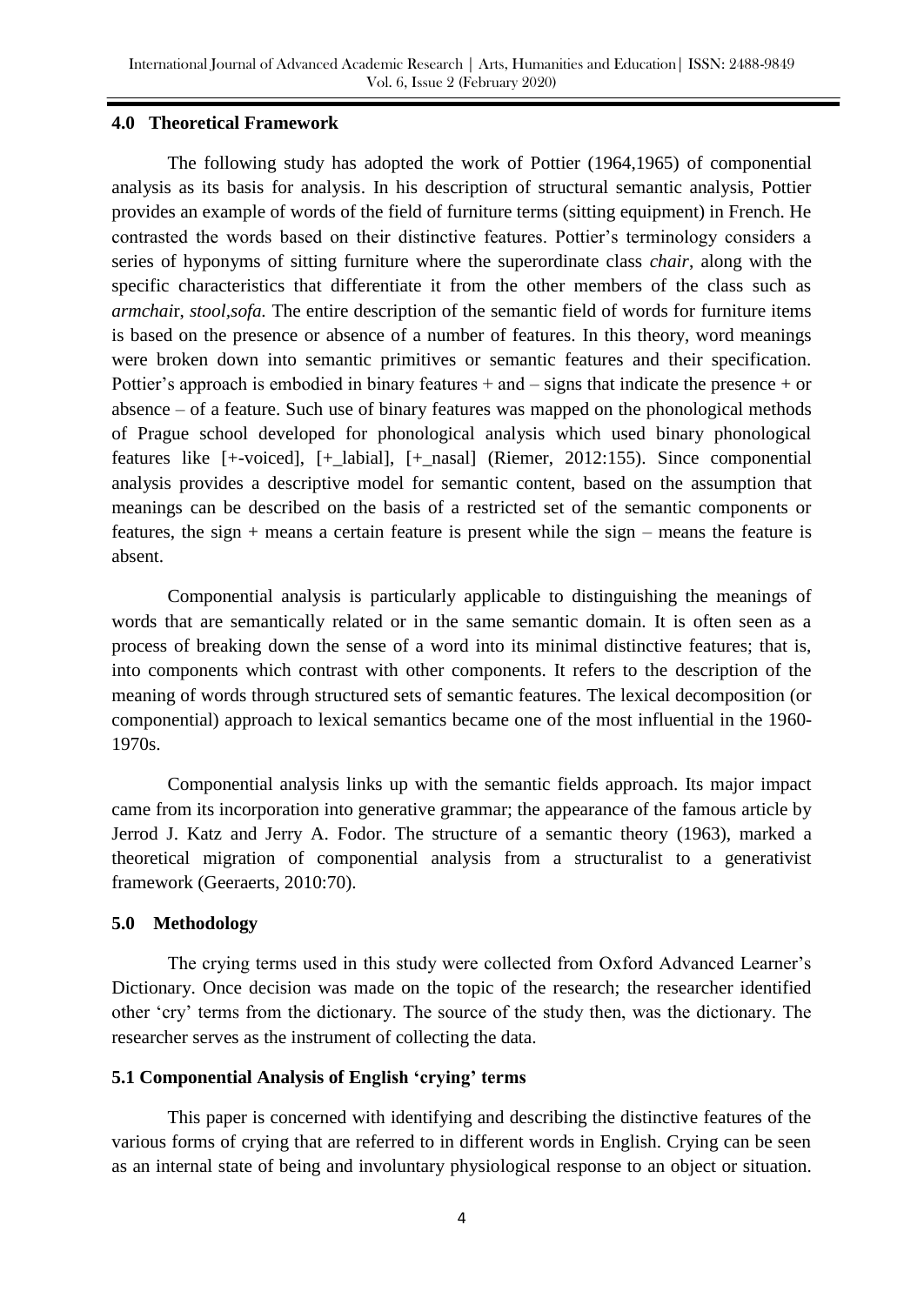Emotions that can lead to crying include anger, sadness and even happiness. Crying is believed to be an outlet or a result of a burst of intense emotional sensations such as agony, surprise or joy.

## **6.0 Presentation of Data and Analysis**

With tears From pain or rage From joy From fear From grief From exhaustion Audible Body movement Cry + + + + + - -/+ -/+ Weep  $+$   $+$   $+$   $+$   $+$   $-$ Sob | + | - | - | - | + | + | + | + Wail - - - - + - + +

The following table shows the main differences when they are observable.

## **Field of English 'crying' terms**

In English, these words are synonymous. Still, most people will experience a shade of difference in meaning and context between cry and weep, even if they are not aware of it. Cry is the ordinary word for shedding of tears in response to certain emotion; an exhibition of a shallow and fleeting emotional reaction. For instance, a person can cry angry tears. However, we would not use weep to describe a child throwing tantrums unless trying to be funny. Another example is if a person has had a bad day that ended in tears, cry with frustration describe the state better than weeping. We can describe  $\text{cry} = +\text{tears}, +\text{pain/rage}, +\text{from fear},$ +exhaustion.

Weep generally implies a quieter utterance than the other words, that is, to cry quietly for a long time, often used to emphasize an intense note of grief. Weeping is associated with grief, mourning and profound sadness of some kind. Weep is  $= +$ with tears,  $-$ from pain/rage,  $$ from joy, +from fear, +from grief, -from exhaustion, -audible, -body movement. As such, weep is an internal state expressed through tears as opposed to the noisy tears of someone who has temporarily lost control of their day to day emotional state. Where weeping is a gentler version of sobbing that involves soft, steady stream of tears with lightly audible signs of distress, sob means to cry noisily taking sudden, sharp breaths or convulsive gasp. For crying to be described as sobbing, it usually has to be accompanied by a set of other signs, such as slow but erratic inhalation, occasional instances of breath holding and muscular tremor. In componential analysis, we can describe sob as  $= +\text{tears}$ ,  $-\text{pain/rage}$ ,  $-\text{from joy}$ ,  $-\text{to y}$ from fear, +from grief, -from exhaustion, -audible, -body movement. Wail is a loud shrill utterance, that is, to cry in a loud voice especially as in grief or anguish, for instance: "she let out a loud, doleful wail". Wailing is very common in babies. Wail is = -tears, +from pain/rage, -from joy,-from fear, +from grief, -from exhaustion, +audible, +body movement.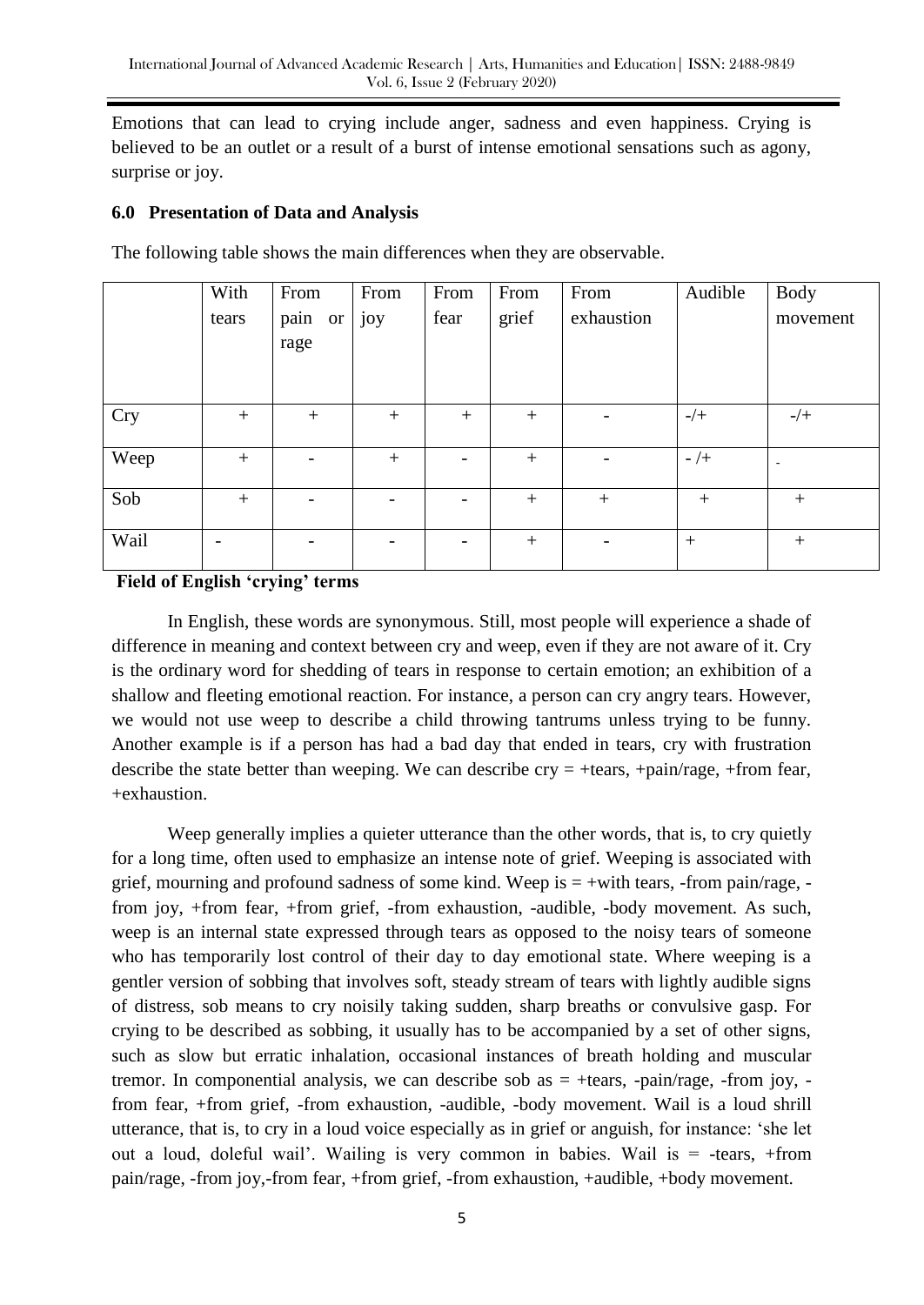#### **7.0 Conclusion**

Componential analysis is an approach to the description of word meaning, which most structural semanticists adopted. The approach is said to face some problems since it treats components or semantic features in terms of the binary features. This works only when there is a clear distinction. The labels for the components are not always readily available because such components do not have any physical manifestations. The study adopted a componential analysis such as that of Pottier (1964) to identify the distinctiveness among the terms by using plus and minus sign. We can conclude that componential analysis has been a useful approach to determine the meaning of the crying terms. Although Pottier's analysis can be considered basically a description of referents, physical entities in the world rather than a description of semantic structures, even so, componential analysis is practical and effective. To summarize, crying terms in English varies in terms of some apparent features. Nevertheless, it is imperative to note that first, there are some existing discrepancies in the observed features as some are not so easily detectible. Second, some features overlapped in certain components. Third, we cannot be precise in what emotion initiates the cry as all these are dependent on the person, gender, emotion and situation.